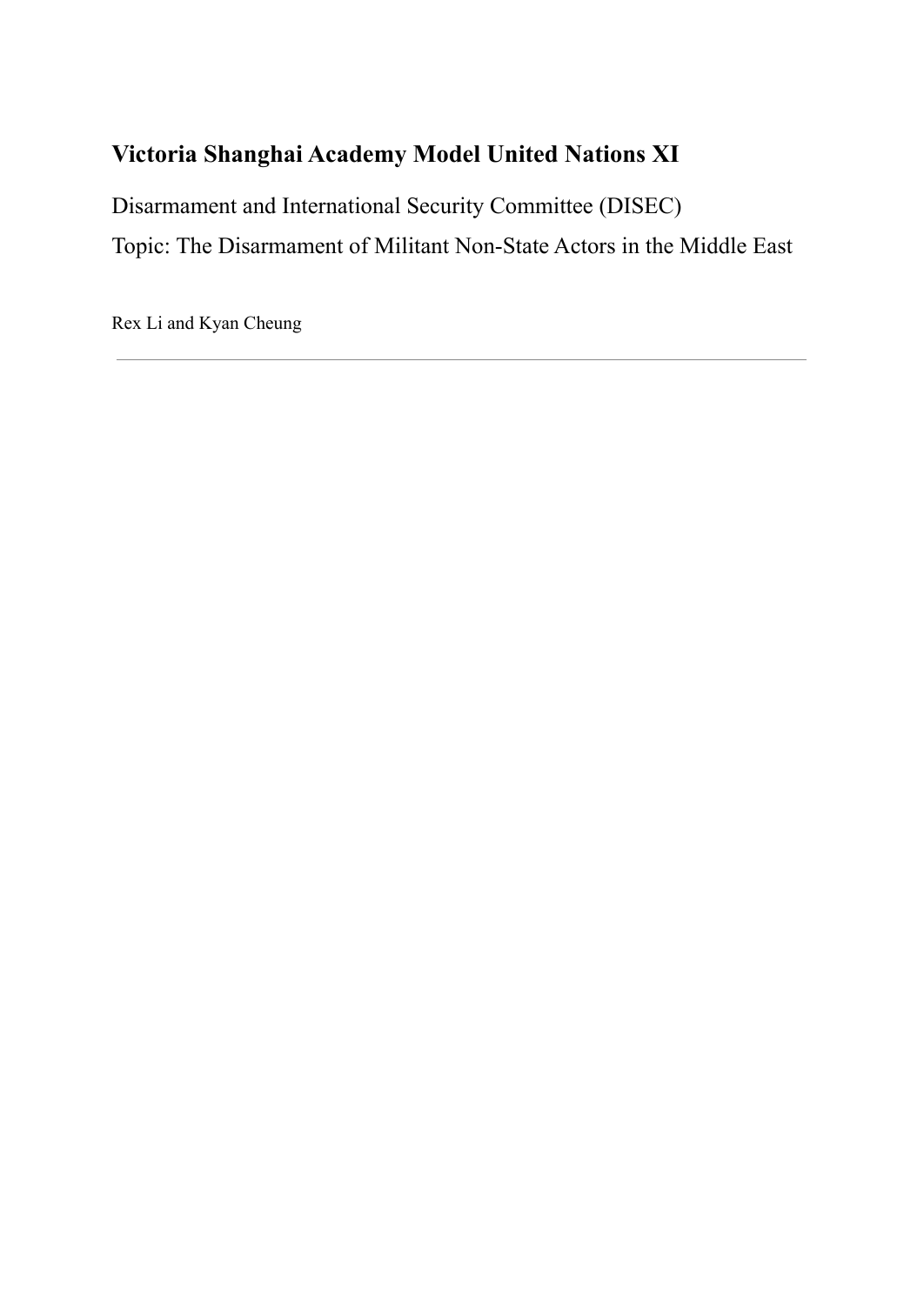

# **What is DISEC?**

The Disarmament and International security committee was the first committee of the United Nations, and its main purpose is to resolve international security and demilitarization issues throughout the world, as the name suggests. Delegates will be presented with a topic concerning current world issues regarding threats to peace internationally, disarmament and management of illegal weapons and seeks solutions to these important issues. Delegates should work together as different countries (Delegations) to resolve conflicts and issues across the globe. (Kimberly) This year, delegates are presented with the Disarmament of Militant Non-State Actors in the Middle East, concerning terrorist and militant groups such as the Taliban and armed resistance groups.

# **Introduction**

Many non-state armed actors are still at large 20 Years after 9/11. Despite not having statehood, they have sufficient power to influence international relations and have a major influence in geographical and political areas, especially in the Middle East. Terrorist groups, insurgents and militia groups have become a part of society in many Middle Eastern countries such as Iraq, Lebanon and Syria. The balance of power between governments and the Non-State armed actors have shifted dramatically due to the lack of organization in countries, leading to violent geopolitical conflicts, as many Non-State armed actors have the military capability to challenge state authority, and most Non-State actors have the ability to impose threatening consequences violently. (Darwich) Therefore, it is crucial that the member nations work together to disarm Militant Non-State actors.

Since then, various insurgent, terrorist, and militia groups have become a major feature of countries such as Iraq, Lebanon, Syria, and Libya. Currently, many Non-State actors are armed and ready and play a major role in almost every recent humanitarian and political crisis that we have faced over the past few decades. (Darwich) Currently, these Violent Non-State actors are a threat and a challenge to face, especially for weaker countries in the middle east.

Due to this nuisance, many economical and political crises have ended in disaster, especially due to the armaments that threaten countries, and the worst thing is that they live in society-Drug cartels, gangs are all responsible for killings and the dark underworld that lies beneath us. Therefore, it is essential that the complete disarmament of these groups is complete.

# **Key terms**

**Non State Actor:** Any organisation that is not a state. In the context of this committee, the term refers to terrorist organisations and armed political groups. (Clapham)

**Disarmament:** "the collection, documentation, control and disposal of small arms, ammunition, explosives and light and heavy weapons of combatants and often also of the civilian population. Disarmament also includes the development of responsible arms management programmes." (IAWG 27)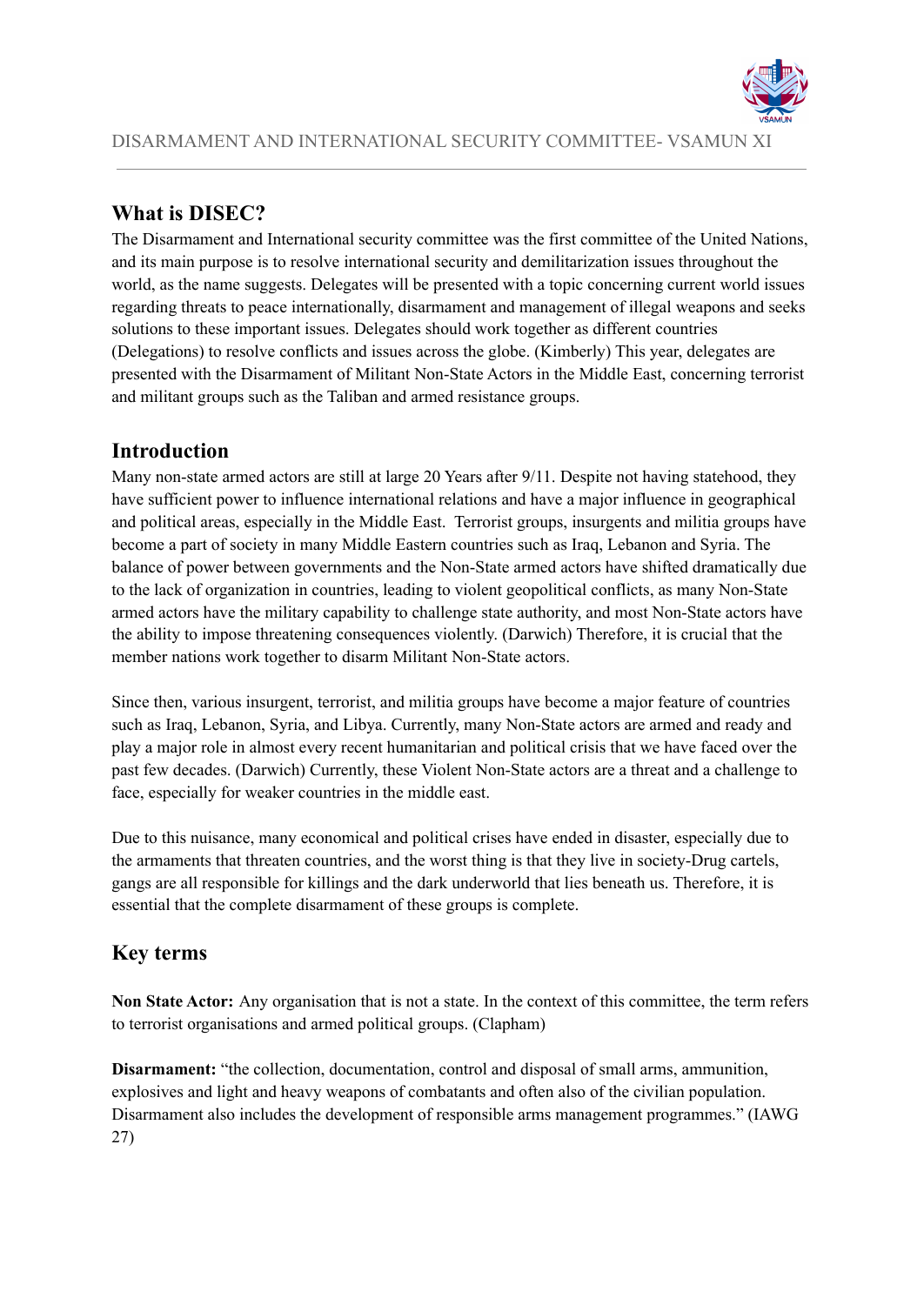

**Demobilization:** The controlled discharge of individuals from militaries and non-state actor organisations. (IAWG 27)

**Reinsertion:** The short-term process of assisting former combatants during demobilisation by providing them with food, clothing, shelter, medical access, vocational education e.t.c. The process can last for up to a year. (IAWG 27)

**Reintegration:** The social and economic process in which former combatants fully re-enter civil society as civilians and are gain a stable income and livelihood. This process occurs at the local level and takes place over years, and often requires external assistance to fully complete. (IAWG 27)

# **History**

The rise of non-state actors in the Middle East first began with the humiliating defeat of the Arabs against the Israelis in the Six-Day War of 1967 (The Editors of Encyclopaedia Britannica, "Palestine Liberation Organization"). The Palestinians, disgruntled, flocked to the Palestinian Liberation Organisation (PLO) and the PLO gradually became the representative of the Palestinians. Militant voices within the PLO grew, and starting from the late 1960s the PLO began waging guerrilla warfare on the Israelis. The PLO gradually shifted from a policy of warfare to terrorism, inspired by the terrorism during the Algerian War of Liberation and 1947-49 Palestinian War (Zume). They began using high profile attacks such as plane hijackings and bombings against the Israelis and Westerners.

During the early 1970s, Maronite Christian militias such as the Phalange in Lebanon began confronting the PLO, which was at the time based there. (The Editors of Encyclopaedia Britannica, "Palestine Liberation Organization", Zume, Kingston, "Lebanon: Extremism and Terrorism") This resulted in a series of escalations, leading to the Lebanese Civil War. During this period of chaos, the Iranians developed and trained the Islamic Jihad Organisation (IJO), which conducted a series of bombings against US bases in Lebanon. ("Lebanon: Extremism and Terrorism") The IJO eventually was replaced by Hezbollah, which pledged allegiance to Iran. After the Taif Agreement and the return of democratic elections, Hezbollah has consistently been represented in the Lebanese government.

In Iran, during the 1970s, unrest was rampant as the shah prevented legitimate opposition and prices skyrocketed. (Zume, Afary) Religious Marxist organisations such as Mojāhedīn-e Khalq and Fedāʾīyān-e Khalq began using violent and subversive acts to protest the shah's rule. The organisations remained antagonistic to the new government after the 1979 revolution. Other terrorist organizations assassinated top government officials.

Meanwhile, in Turkey, left-wing radicals under Abdullah Öcalan formed the Kurdistan Workers' Party in 1978, which waged a guerrilla war in southeast Turkey in the name of Kurdish self-determination. Öcalan went to Syria to form relationships with Palestinian non-state actors in 1979. (The Editors of Encyclopaedia Britannica, "Kurdistan Workers' Party (PKK)")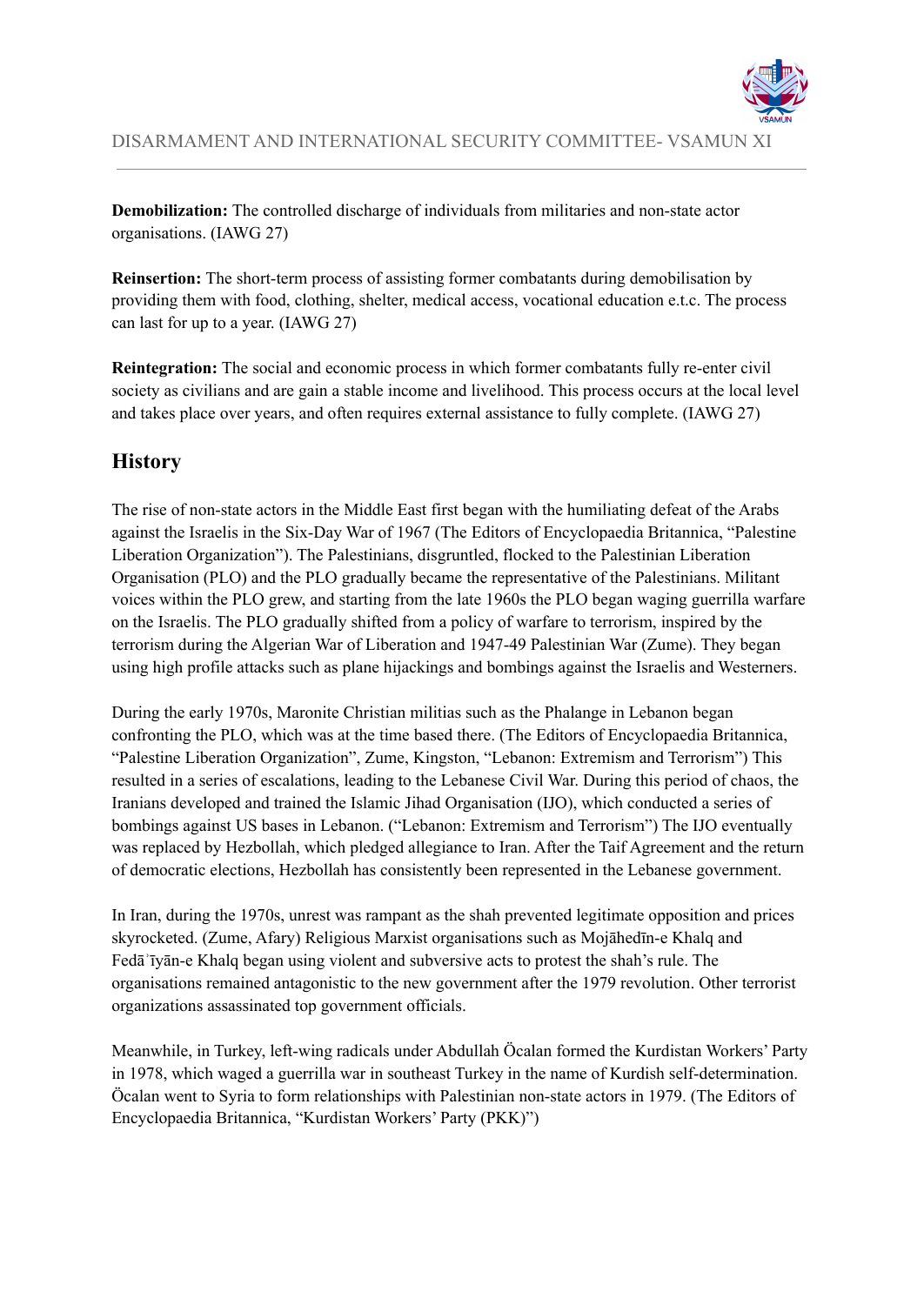

During the late 1980s and 1990s, leftist and secular terrorist organisations gradually lost ground or made amends with the states they were fighting (Zume). The PLO gradually softened, accepting Israel's right to exist in 1988. (The Editors of Encyclopaedia Britannica, "Palestine Liberation Organization", "Hamas") In 1993, the PLO and Israel signed the Oslo Accords, in which Israel would retreat to its pre-1967 borders and the PLO and Israel agreed to collaborate in setting up a Palestinian government. (The Editors of Encyclopaedia Britannica, "two-state solution") The PPK also became more moderate, calling for autonomy instead of full independence. (The Editors of Encyclopaedia Britannica, "Kurdistan Workers' Party (PKK)") After Öcalan's imprisonment in 1999, the PPK was sharply curtailed. (The Editors of Encyclopaedia Britannica, "Kurdistan Workers' Party (PKK)", McHugh)

Various more fundamentalist organisations came to fill the gap. In 1987, during the intifada (uprising against Israel), various members of the Muslim Brotherhood and religious ex-PLO members formed Hamas. (The Editors of Encyclopaedia Britannica, "Hamas") Acting against other Palestinian organisations at the time, it gained the ire of many secular-leaning Palestinians. Al-Qaeda was also formed in the late 1980s by Osama Bin Laden to fight Soviet Troops. (The Editors of Encyclopaedia Britannica, "al-Qaeda") In 1996 it was allowed to operate freely under Taliban rule.

In one of the deadliest terrorist acts to date, al-Qaeda hijacked 4 planes, killing almost 3,000 (Bergen). This pushed terrorism in the Middle East into the international spotlight. Al-Qaeda, unlike many other groups, operated on an international scale. Because of the deadly attack, the United States asked the Taliban government to extradite all al-Qaeda members (Witte). The Taliban rebuffed the demands, and the US chose to retaliate by invading Afghanistan, embroiling it in a 20-year long war which resulted in the Taliban remaining in control.

Various non-state actors have been involved in Syria from the beginning of the Syrian Civil War. From 2012, the Syrian government began getting aid from Hezbollah, and in late 2012 Hezbollah began sending its own soldiers to fight on behalf of Assad, sending 15,000 men in total as of 2015. (The Editors of Encyclopaedia Britannica, "Syrian Civil War", The Economist) Al-Qaeda also became involved in the Syrian Civil War in 2013 via its affiliate the

Al-Nursa front. As secular rebel forces diminished in power, more hardline Islamist groups began leading the Syrian rebellion force. (The Editors of Encyclopaedia Britannica, "Islamic State in Iraq and the Levant")

In April 2013, Abu Bakr al-Baghdadi, leader of al-Qaeda in Iraq, announced his intention to unite with the Nursah Front and renamed his organisation the Islamic State in Iraq and Syria (ISIS). (The Editors of Encyclopaedia Britannica, "Islamic State in Iraq and the Levant") The Nursah Front rejected the request for unification, but Baghdadi decided to invade Syria and fight the Nursah Front. ISIL captured Mosul, Iraq's second-largest city, in June 2014. That same month, ISIL declared itself as the caliphate, with Baghdadi as the caliph (i.e. one of the successors to Prophet Mohammad), and began referring to itself as the "Islamic State". (The Editors of Encyclopaedia Britannica, "Islamic State in Iraq and the Levant", "Caliph")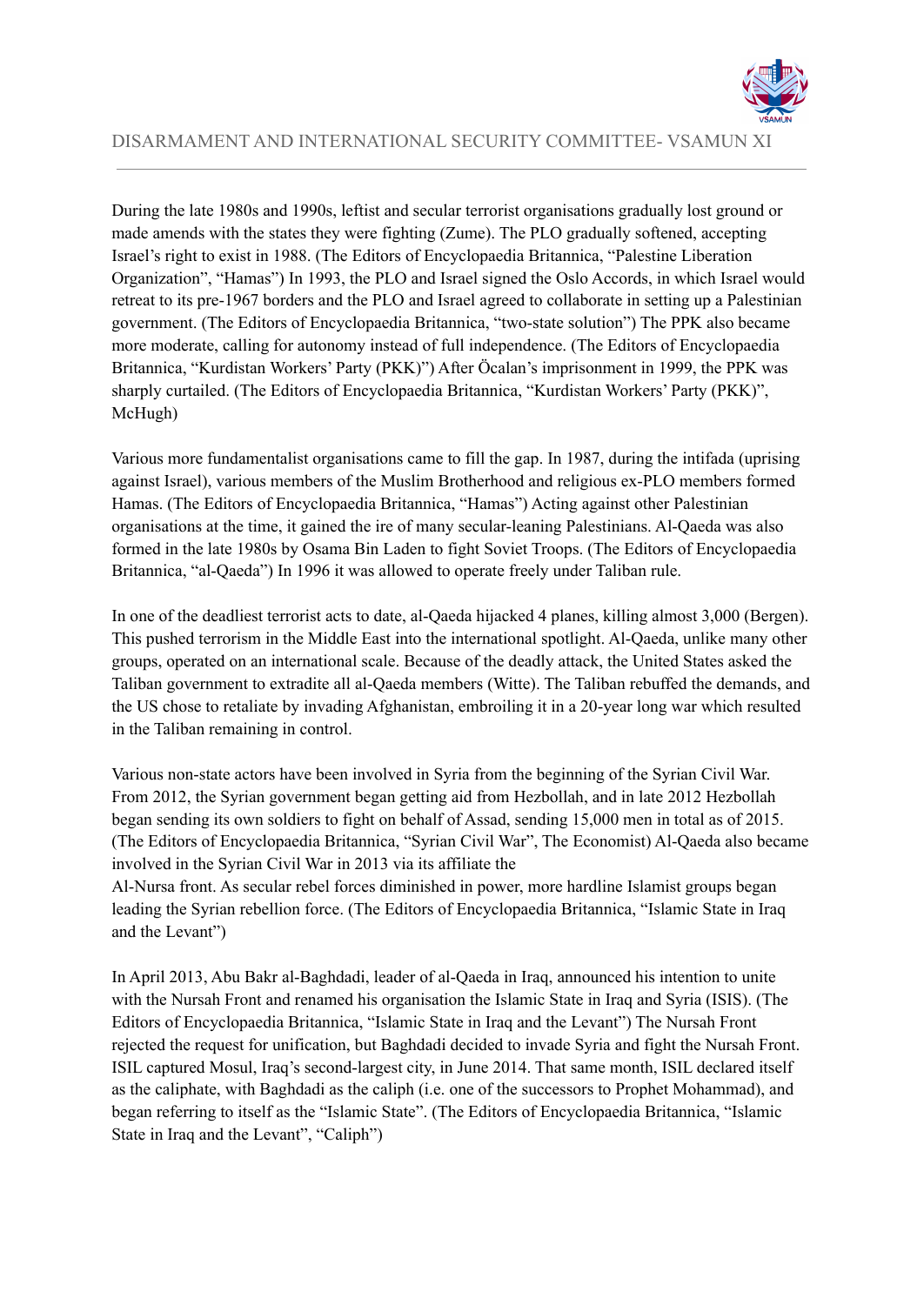

In September 2014, the United States launched an alliance with the Kurds living in the area, as well as various Gulf State nations, to slow and defeat al-Qaeda's advance. (The Editors of Encyclopaedia Britannica, "Islamic State in Iraq and the Levant") From 2015 onwards, the group began losing ground, and by March 2019, the final Syrian village under ISIS control, Al-Bāghūz, finally fell to US-Kurdish forces, and Baghdadi himself committed suicide in Idlib, Syria.

### **Key states and non-state actors:**

#### **Hezbollah:**

Hezbollah is a Shi'ite political party and militant non-state actor based in Lebanon. (The Editors of Encyclopaedia Britannica, "Hezbollah") Its main enemies are Israel and the United States, and it has been linked to a wide variety of suicide attacks since the 1980s. (Counter Extremism Project, "Hezbollah") Hezbollah has yet to accept a ceasefire or peace proposal from Israel.

Hezbollah has strong affiliations with the Iranian and Syrian governments. (Counter Extremism Project, "Hezbollah") The Islamic Revolutionary Guard Corps (IGRC), the main section of Iran's army, supplies up to \$700 million a year, as well as weapons, supplies, rockets and fighters. (The Editors of Encyclopaedia Britannica, "Islamic Revolutionary Guard Corps (IGRC)", Counter Extremism Project, "Hezbollah", Karam) Hezbollah has used its military strength to help prop up the Syrian government in the Syrian civil war.

Hezbollah also funds itself through criminal activities overseas, especially when funding from Iran is tight. (Levitt) It has been involved in cocaine trafficking, money laundering, usage of counterfeit money, and intellectual property. (Levitt, Counter Extremism Project, "Hezbollah") Hezbollah publicly denies this and claims that its funding is entirely from Iran. (Eafizadeh)

Though Hezbollah was meant to be disarmed along with other Lebanese militias after the signing of the Ta'if agreement, the exact opposite has happened. ("Taif accords") Hezbollah is instead one of the strongest non-state actors in the world, boasting 100,000 trained fighters, thanks to Iranian supplies. (AP) It has an arsenal of about 130,000 rockets, which it used most notably in the 2006 Hezbollah-Israel war, where it fired 4,000 rockets into Israeli territory (Human Rights Watch, Shaikh and Williams) The rockets were acquired from Russia, Iran and Syria. Overall, its military strength is comparable to that of a middle power in Europe and is stronger than Lebanon's military. (Blanford and Saab, Dettmer)

Unlike most other violent non-state actors, Hezbollah is heavily involved in welfare and political affairs. (Counter Extremism Project, "Hezbollah") Hezbollah currently holds 2 positions out of 24 in the current Lebanese cabinet and 13 seats in the Lebanese parliament. (Azar, Haddad) It also operates various educational, healthcare facilities, and charities across south Lebanon as an alternative to state resources. (Counter Extremism Project, "Hezbollah") Hezbollah also has strong connections with local NGOs and uses NGOs as disguises for its military activities and as front organisations. (Counter Extremism Project, "Hezbollah in Lebanon")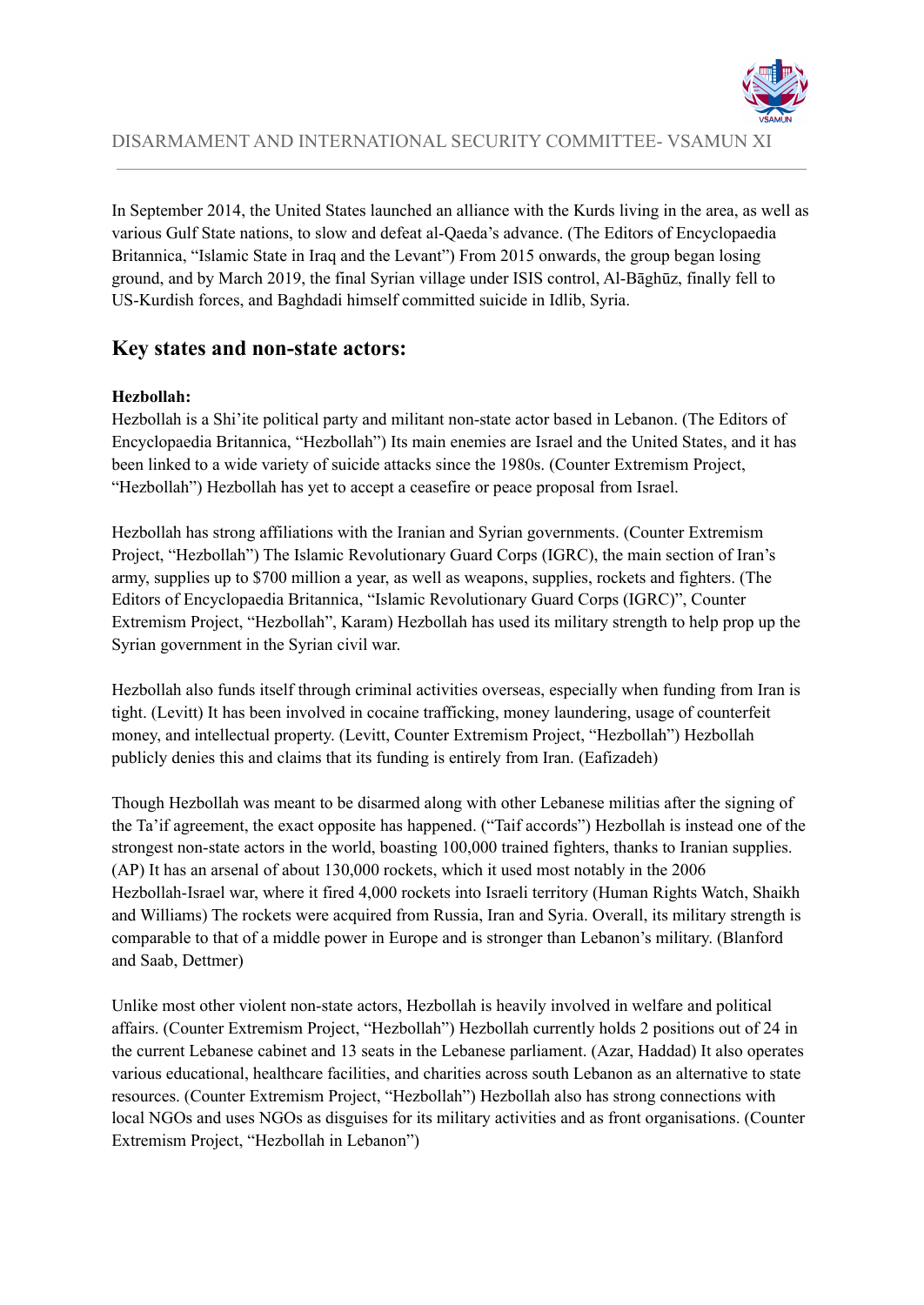

One of the challenges to demilitarising Hezbollah is its public support. Because of its social programs, it has the support of many Lebanese living in the country. As of 2014, 86% of Lebanese Shi'ite Muslims had a favourable opinion of Hezbollah, compared to just 13% with an unfavourable opinion. (Pew Research Center) In Lebanon overall, Hezbollah had a 41% approval rating. In 2014, 62.6% of Maronite Christians in Lebanon felt that they were protected by Hezbollah from ISIS. (teleSUR)

### **PKK:**

The Kurdistan Workers' Party, or PKK, is a Kurdish independence movement whose goal is for Kurdish autonomy in Turkey. (The Editors of Encyclopaedia Britannica, "Kurdistan Workers' Party (PKK)") Run by Abdullah Öcalan, the PKK is a supporter of democratic autonomy, an ideology espoused by libertarian socialist Murray Bookchin, though in reality, it has established one-party rule via the YPG. (Leezenberg)

The PKK earns about \$50 million a year by taxing smugglers and merchants. (Counter Extremism Project, "Kurdistan Workers' Party (PKK)") It has also made money by selling illicit drugs, which has brought it into conflict against rival non-state actor Hezbollah.

The PKK has been responsible for the deaths of around 30,000 Turkish security force members and civilians. (Counter Extremism Project, "Kurdistan Workers' Party (PKK)") It has used tactics such as assassinations, car bombs, and abductions.

The Yekitiyên Parastina Gel (YPG) is a Syrian-based Kurdish movement which is aligned with the PKK, and is the dominant force in the (The Editors of Encyclopaedia Britannica, "Kurdistan Workers' Party (PKK)", Lezenberg, Casagrande) It has been instrumental in assisting US efforts to defeat ISIS in Syria, but it has also established one party rule over north Syria. (Lezenberg, Casagrande) Turkey and some locals call the YPG terrorists, claiming that they have contributed to ethnic cleansing in the area. (Casagrande)

The PKK has been embroiled in peace talks with Turkey for some time, but a substantial ceasefire agreement has not yet come. Most recently, Öcalan signed a peace treaty with the Turkish government on the behalf of the PKK in 2013, rejecting "armed resistance" for "democratic struggle". [\(Krajeski\)](https://www.newyorker.com/contributors/jenna-krajeski) However, in 2015, two members of the Turkish police force were attacked. (IPAnews) Suspicion immediately went to the PKK, and Turkish leader Tayyip Erdogan ended the ceasefire between Turkey and the PKK.

#### **ISIS:**

ISIS is an extreme jihadist Sunni militarist group. (Crooke) ISIS follows the doctrine of Salafism that Muslims must emulate the life of the Prophet Mohammad - and Wahhabism - a new doctrine first introduced by Abd al-Wahhab which involved the derision of any form of honouring the dead as Christian idolatry, that all Muslims were to pledge their allegiance to the caliph or face capital punishment, and the legitimisation of the jihad. Due to ISIS's extreme ideology, it is enemies with virtually all state actors and non state actors involved in the Middle East. (Wikipedia Contributors, "ISIS")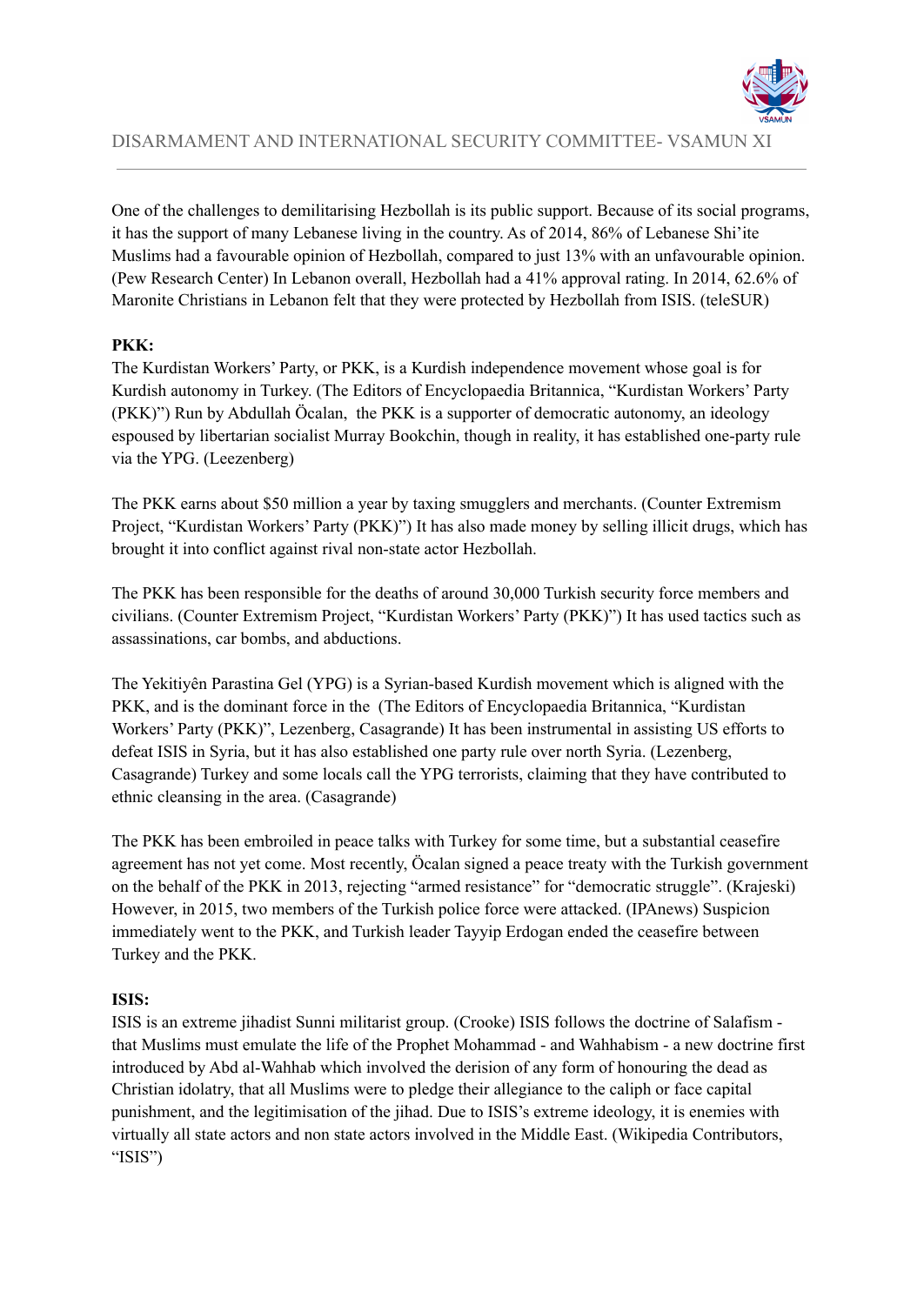

Despite ISIS losing virtually all of its territory in Iraq and Syria, it has declared wilayas (provinces) in Egypt, Libya, Algeria, Yemen, Saudi Arabia, Nigeria, Afghanistan, Pakistan, India, Turkey, Central Africa, Mali, Niger, Democratic Republic of the Congo, Mozambique, and the North Caucasus, and operates in those areas (Counter Extremism Project, "ISIS"). Most prominently, Boko Haram, a Nigerian terrorist group, and ISIS-K, an Afghanistan-based terrorist group responsible for the Kabul airport bombing in August 2021, are affiliated with ISIS. (The Editors of Encyclopaedia Britannica, "Islamic State in Iraq and the Levant", BBC News)

ISIS was notorious for its extreme brutality towards the people under its rule, committing various crimes against humanity, including massacres, beheadings, usage of child soldiers, torture, and mass sexual abuse. (Larson) The United States declared that ISIS was committing genocide against Yazidis, Shi'ite Muslims, and Christians. (Labott and Kopan) ISIS used terror as a tool for subjugating its populace, and used videos of beheadings as propaganda. (Larson, Mullen)

In February 2020, ISIS declared that it had launched a new phase of insurgencies, and that it would be focusing on attacking Israel. (AFP and TOI Staff)

#### **Hamas:**

Hamas is a Palestinian Islamist liberation organisation currently occupying the Gaza Strip. (The Editors of Encyclopaedia Britannica, "Hamas")It is a clear opposer of the Isralien government with armed resistance, including suicide bombing and armed conflicts, which is currently suspended with a ceasefire. However, it is internationally recognized as a terrorist organization.

#### **Al-Qaeda:**

Al-Qaeda is a Violent-Non state actor, and are classified as Isralien extremists. Most famously known for orchestrating the 9/11 attacks on the world trade center, which was organized by former leader Osama bin Laden. Al-Qaeda is an organization which hopes to unite the organizations listed above together to reform the Isralien Empire, and has a strong connection with the Taliban. ("Al Qaeda")

#### **Taliban:**

The Taliban (Referred to as the Islamic state of Afghanistan) is a militant group mainly in Afghanistan, and a conservative Islamic group. (NDTV) In Mid-2021, they seized power after the US backed government (and US troops) slowly started to trickle out of the country, after the 20-year conflict. They are currently controlling Afghanistan as their central government. The Taliban continues to allow al-Qaeda to freely operate within its borders. (Joscelyn)

#### **Iran:**

Iran considers Hamas and Hezbollah not as terrorist organisations but as national liberation movements. ([Malakoutikhah](https://www.tandfonline.com/author/Malakoutikhah%2C+Zeynab)) Iran's Supreme Leader Ayatollah Ali Khamene also explicitly expressed support for Hezbollah. (bin Solomon)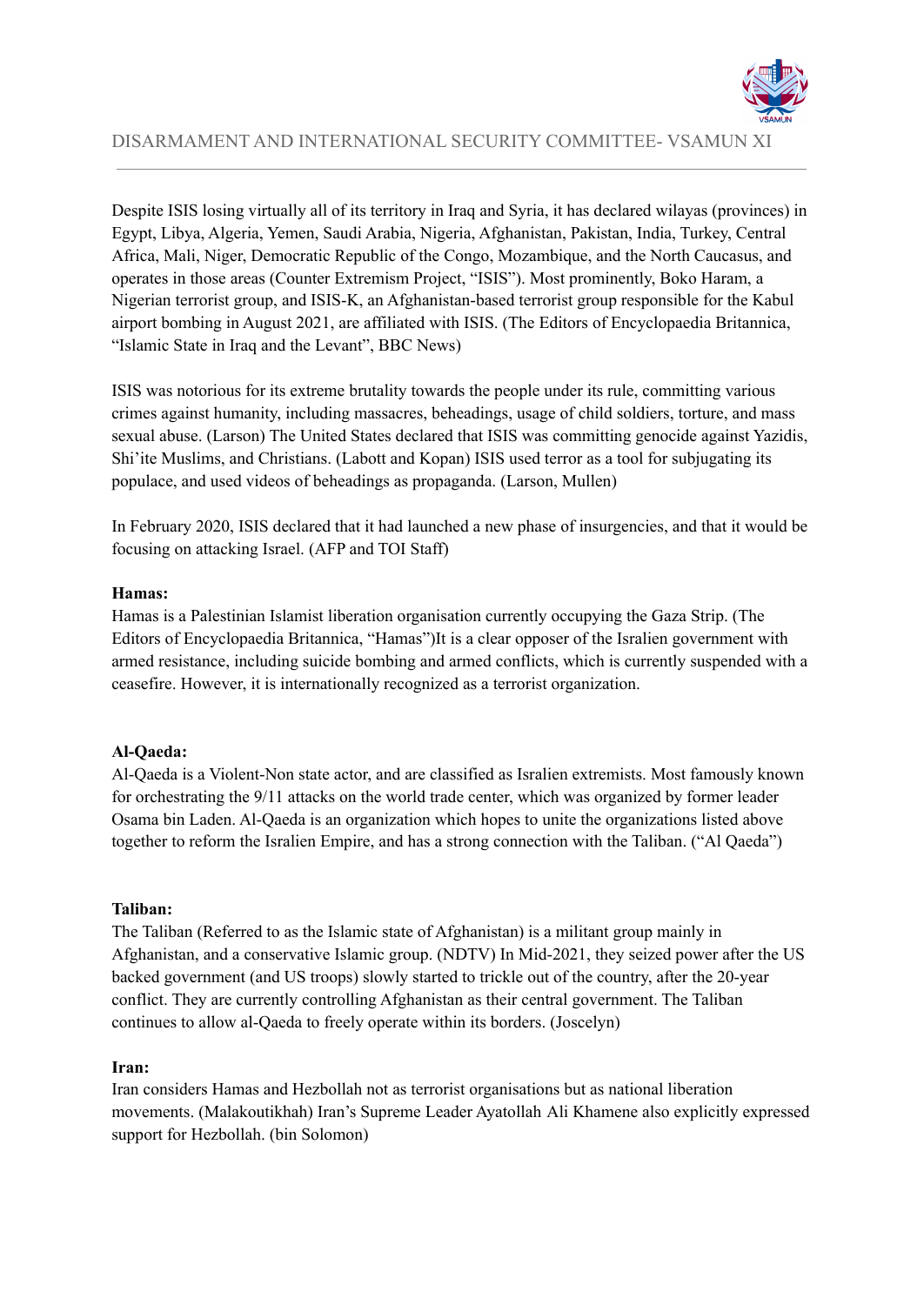

Iran's Quds force is a branch of the IGRC. (Austin) The Quds force is a subdivision of the IGRC and has ties with many terrorist organisations and militias in Afghanistan, Iraq, Lebanon, Syria and Palestine, which it uses to further its own goals and fight on Iran's behalf. Unlike a conventional military force, training militias is cheap and allows Iran to exert military influence over the entire Middle East. Because of its funding operations, the Quds Force has been designated a terrorist organisation by the US, Canada, Israel, Bahrain and Saudi Arabia. (Wikipedia Contributors, "Quds Force") The IGRC itself has been designated as a terrorist organisation by the United States, Saudi Arabia and Bahrain. (CIA, Reuters Staff)

Iran spends a significant amount of money in funding various militias. Every year, it spends up to USD\$700 million on Hezbollah, USD\$600 million on Iraqi Shi'ite militias, and USD\$50 million on Hamas. (Galestan, Karam, Levy)

#### **Russia:**

Russia has been an avid user of Non-State actors in different global conflicts to achieve their goals. Although in public, Russia has banned many Violent Non-State actors, they have also secretly been having talks with different associations, including maintaining a diplomatic relationship. Therefore, Russia is openly opposed to these violent non-state actors, while maintaining their relationship with them.

#### **USA:**

The United States has a list of 65 organizations which it considers as terrorist. This includes the PKK, Hamas, PLO, ISIS, Hezbollah, Houthis, and IRGC. (CIA) The United States works with other countries in order to " prevent, degrade, detect, and respond" to terrorism. (United States Department of State, "Countering Terrorism") The United States established the Bureau of Counterterrorism in response to terrorist threats.

The Bureau of Counterterrorism has established numerous counterterrorist programs, the most important being:

The Antiterrorism Assistance (ATA) program is the largest US provider of antiterrorist training, working with 90,000 security officers from 154 countries. (Bureau of Counterterrorism) It teaches a wide spectrum of counterterrorism skills via training courses, seminars, partnerships with countries, and equipment, and emphasises the importance of human rights.

The Countering the Financing of Terrorism (CFT) program collaborates with the Department of State and other US departments to identify terrorists, freeze their assets, and place sanctions on them. It also detects illicit terrorist funding, and helps states build the frameworks necessary to prevent terrorist financing.

The Global Counterterrorism Forum (GCTF) is a global forum consisting of 30 countries and the EU. It discusses long-term strategies for mitigating terrorism. It has raised \$200 million over 10 years to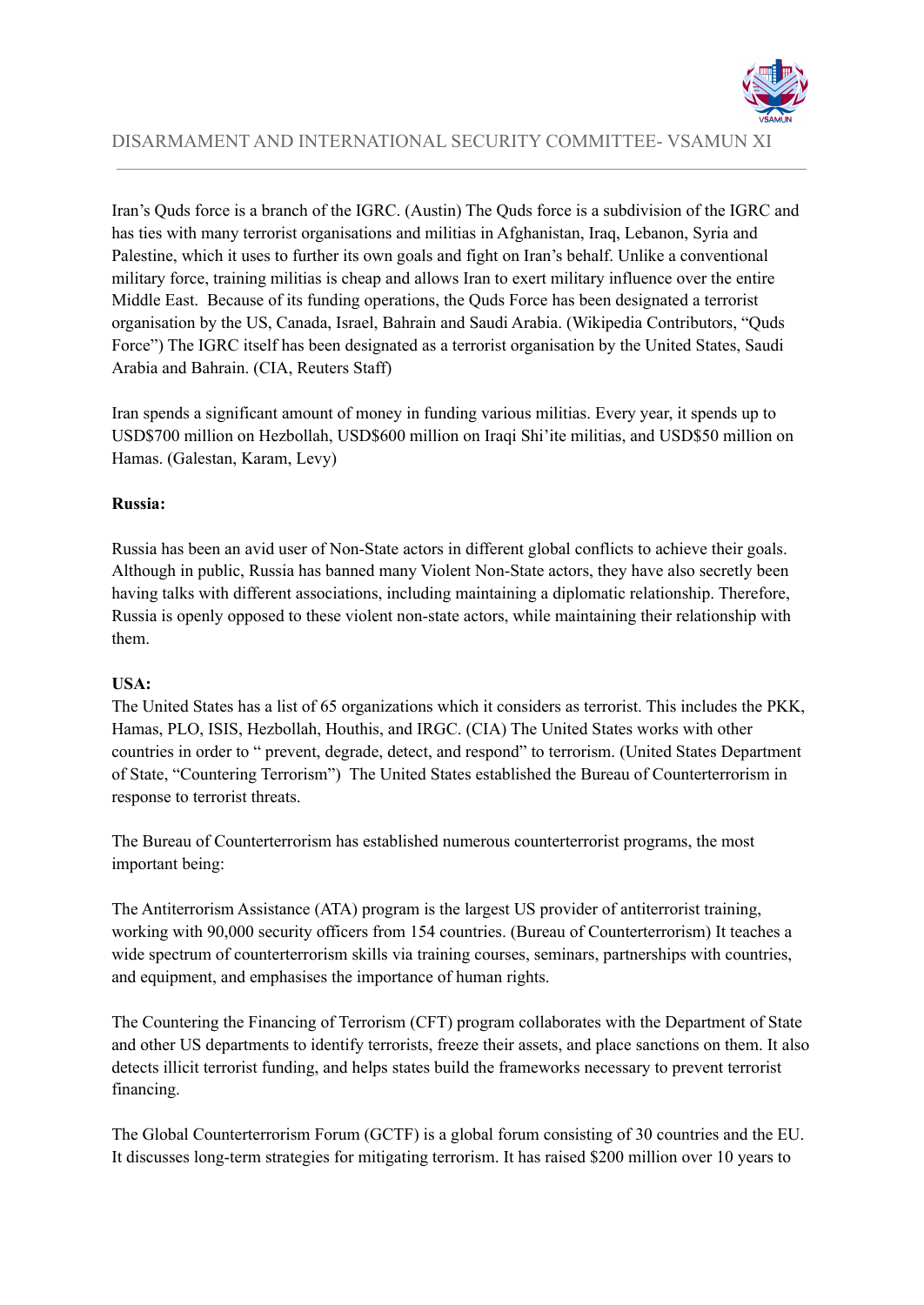

strengthen rule of law, and helped create a global anti-terrorist strategy. The GCTF works closely with the UN and is a mechanism for implementing the UN's Global Counter-Terrorism Strategy.

The Trans-Sahara Counterterrorism Partnership (TSCTP) assists governments in West and North Africa to increase military and law enforcement counterterrorism capabilities, enhancing border security against terrorists, countering terrorist financing, and reducing sympathy for terrorism.

In September 10, 2014, in response to the threat of ISIS, the United States formed the Global Coalition to fight ISIS, a broad coalition of 83 countries from across the world. (United States Department of State, "About Us – The Global Coalition To Defeat ISIS", Office of the Spokesperson) The Global Coalition was able to kill Baghdadi in 2019, liberate the entire ISIS caliphate, and provide assistance to victims of ISIS. (Office of the Spokesperson)

#### **Israel:**

Israel has been the main hot spot for violent non-state actors. It is the birthplace, as well as the "base" of many of these organizations, including Hamas, and the supportive (Israelian) Al-Qaeda. Israel has faced some complications with Non-State actors, but has openly stated that some of these non-state actors have "been a nuisance".

# **Guiding Questions**

- **How will you get non-state actors to agree to disarmament?** This can be achieved via monetary compensation or a compromise with their ideals. However, some non-state actors such as ISIS are not open to negotiations. Signing a ceasefire or peace deal can also lead to disgruntled members defecting to more hard-line organisations. (Taddonio)

- **How long will the disarmament process take?** Non-state actors may not necessarily accept a rapid demobilisation process, and there are logistical issues regarding the collection and destruction of firearms collected during the disarmament process. It is also important to ensure that the collection sites are secure.

- **How will peace be maintained during the disarmament process?** Many non-state actors are at war. Ceasefire deals are necessary for disarmament to proceed. Another issue is making sure that no fighting erupts during disarmament. Note that DISEC does *not* have the power to send peacekeepers into areas and can only request the Security Council to do so.

- **How will former combatants of non-state actors be reintegrated into society?** As non-state actors demobilise, former members of their military rings will return to civilian life. However, many lack the resources to sustain their livelihoods and are anti-social, ending up in a life of crime, violence, alcohol, drugs, or all of them. Reintegrating former combatants involves mental health professionals, vocational programs, stable jobs and financial assistance.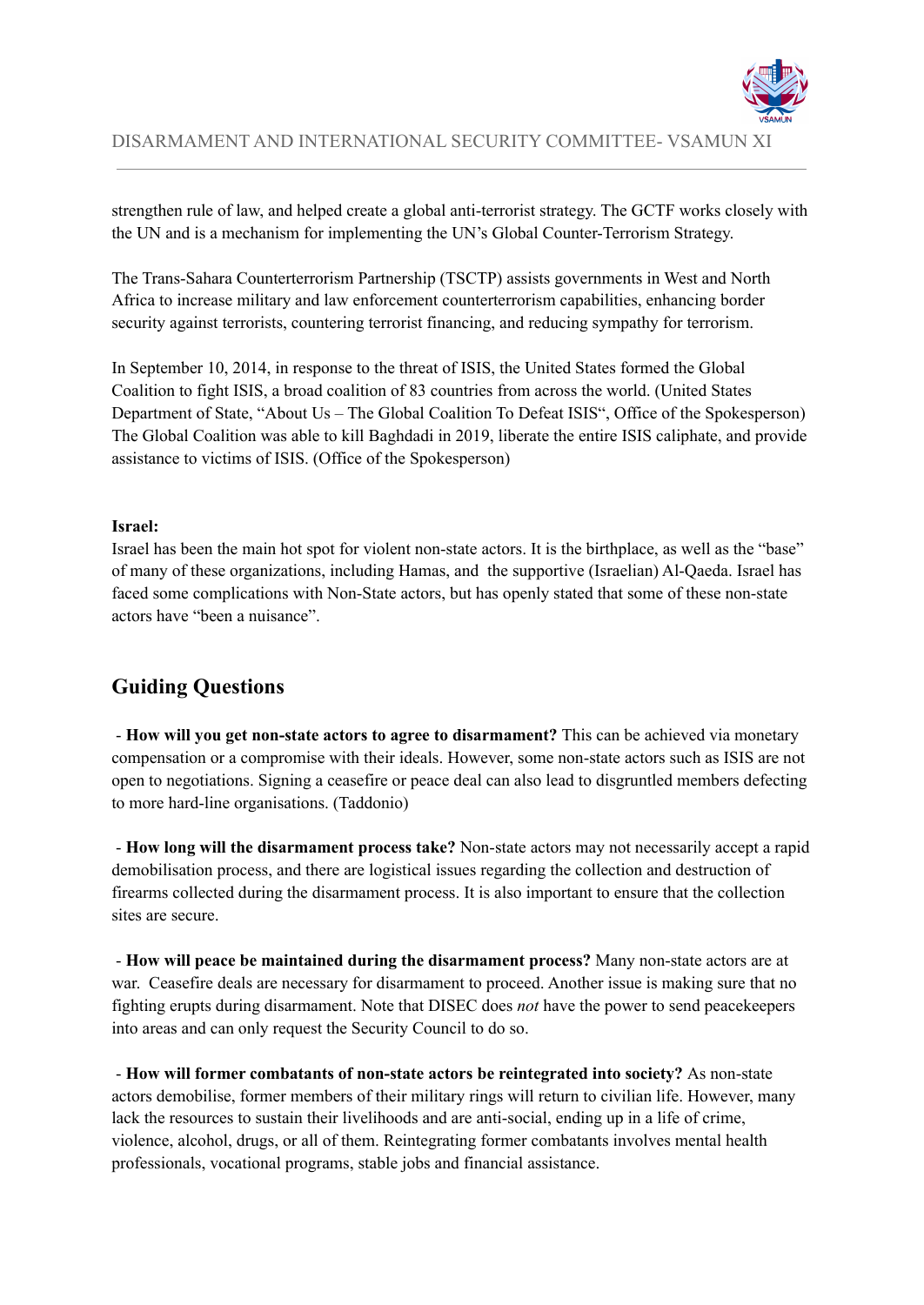

- **If non-state actors do not disband, how will the UN ensure that they do not buy firearms after disarmament?** Delegates need to ensure that all firearms collected during disarmament are destroyed (Peters). Delegates must also ensure non-state actors do not acquire firearms from legal or illegal markets.

- **Who pays for the disarmament and reintegration processes?**

### **Conclusion (What should you do)?**

Delegates should write a resolution that can fulfill the main purpose of this committee - to disarm Militant Non-State actors. Delegates should form blocs to write solutions and clauses that are effective and realistic, such as investigations into the root causes of armament flow into the organizations and the disbandment of such groups.

### **Further research links**

<https://www.unddr.org/un-ddr/> - The UN's site for information on already existing DDR protocols. <https://www.unddr.org/the-iddrs/> - The Integrated DDR Standard (IDDRS), a framework of how DDR works

<https://www.counterextremism.com/> - The Counter Extremism Project, a good resource for finding more about certain terror groups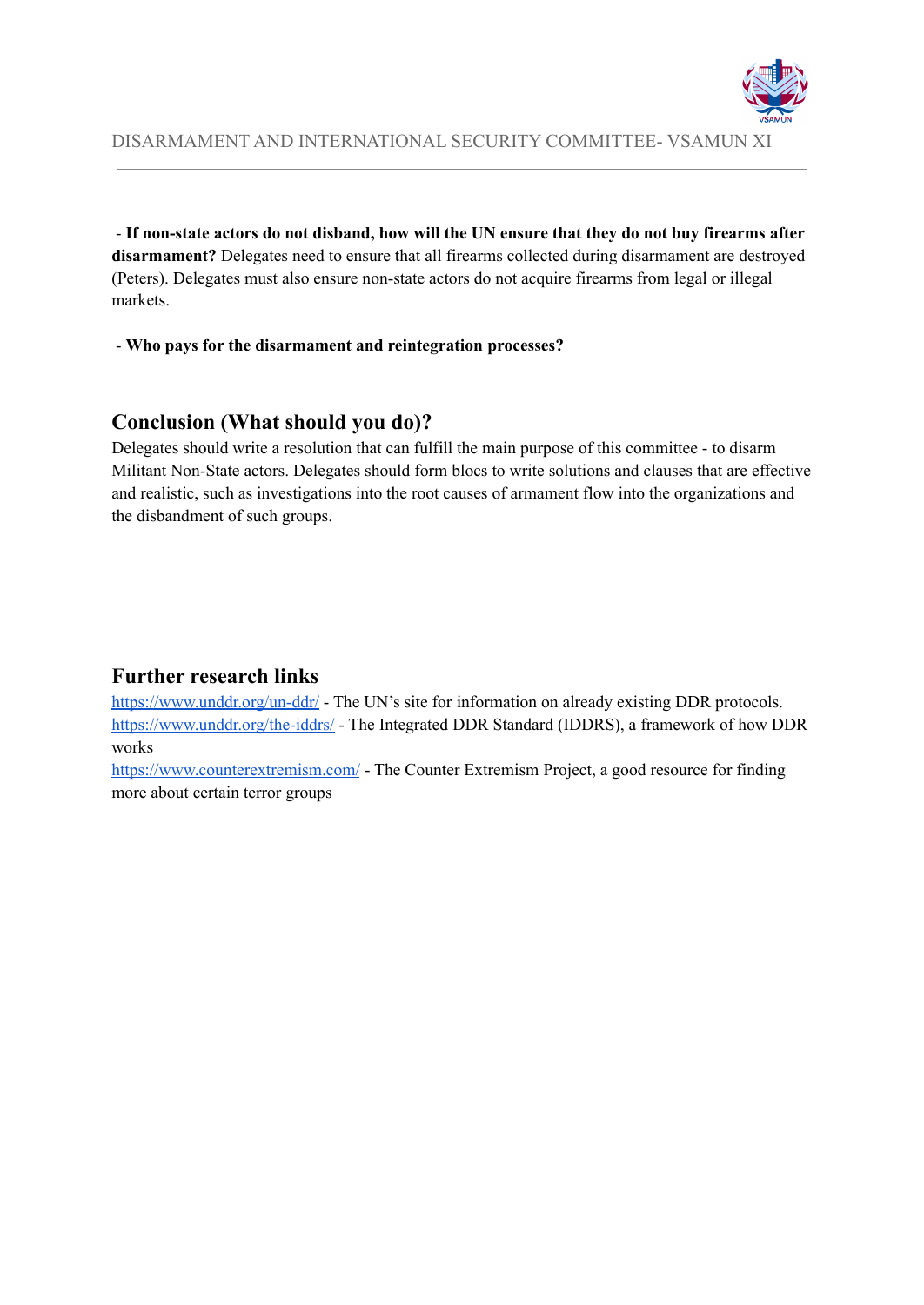

### **Works Cited**

Darwich, May. "Foreign Policy Analysis and Armed Non-State Actors in World Politics: Lessons from the Middle East." *Foreign Policy Analysis*, vol. 17, no. 4, 10 Sept. 2021, academic.oup.com/fpa/article/17/4/orab030/6368362, 10.1093/fpa/orab030. Accessed 7 Nov. 2021.

Kimberly, Trapp. "Readings: Can Non-State Actors Mount an Armed Attack?"

*Lawfare*, 11 June 2014,

www.lawfareblog.com/readings-can-non-state-actors-mount-armed-attack-kimbe rly-n-trapp. Accessed 7 Nov. 2021.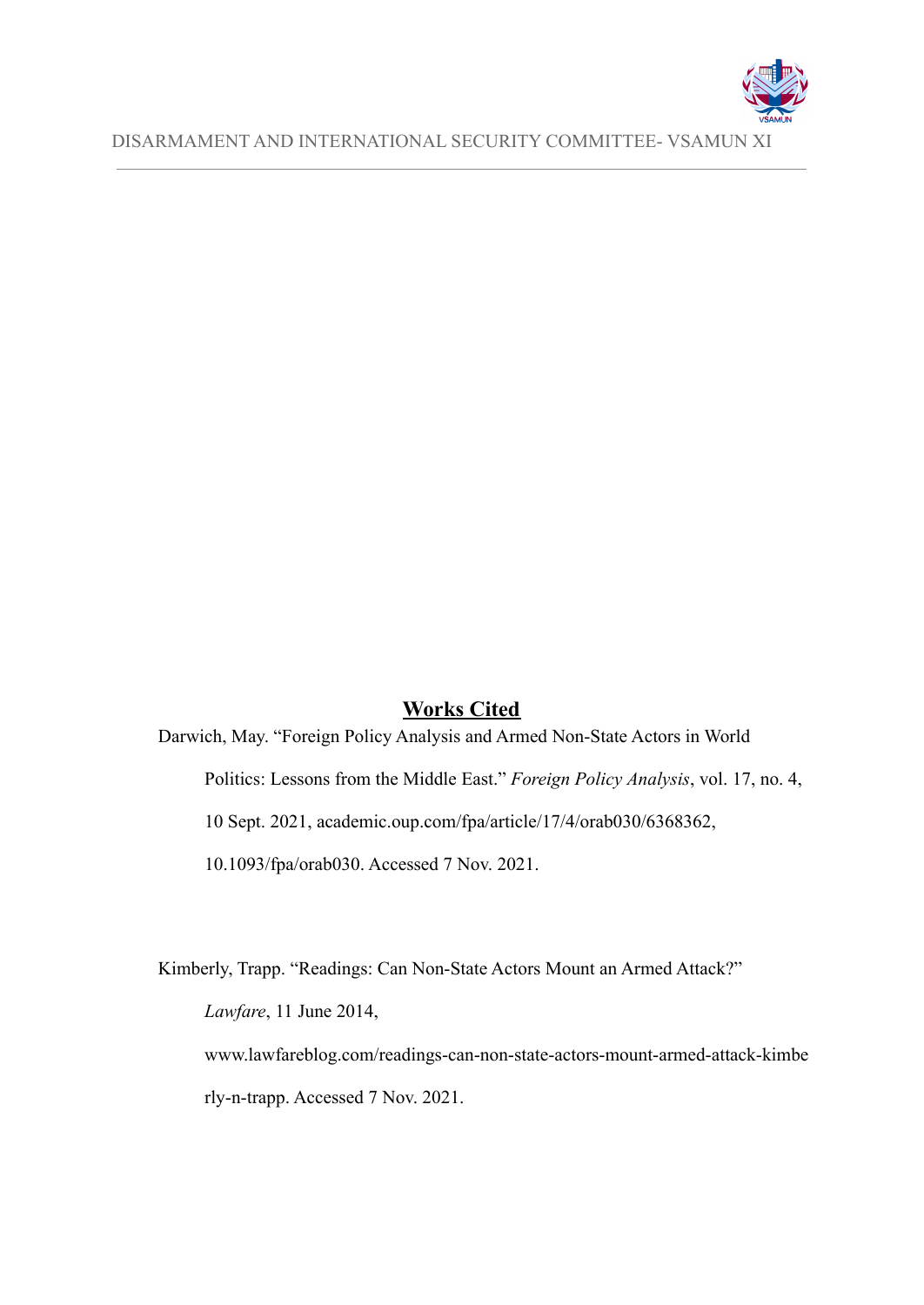

NDTV. "4 Women, Including Activist, Killed in Afghanistan: Taliban." *NDTV.com*, 6 Nov. 2021,

www.ndtv.com/world-news/4-women-including-activist-killed-in-afghanistan-taliban-260117 0. Accessed 9 Nov. 2021.

"Al Qaeda." *Anti-Defamation League*, 2021, www.adl.org/resources/profiles/al-qaeda. Accessed 10 Nov. 2021.

Afery, Janet. "Iran." *Encyclopædia Britannica*, 3 Nov. 2021, www.britannica.com/place/Iran. Accessed 7 Nov. 2021.

AFP, and TOI Staff. "Islamic State Announces 'New Phase' of Attacks: Mainly Targeting Israel." *Timesofisrael.com*, 27 Jan. 2020,

www.timesofisrael.com/islamic-state-announces-new-phase-of-attacks-mainly-targeting-israel /. Accessed 9 Nov. 2021.

AP. "Amid Civil War Fears, Hezbollah Chief Reveals Terror Group Has 100,000 Fighters." *The Times of Israel*, 19 Oct. 2021,

www.timesofisrael.com/amid-civil-war-fears-hezbollah-chief-reveals-terror-group-has-10000 0-fighters/. Accessed 9 Nov. 2021.

- Austin, Henry. "What Is Iran's Secretive Quds Force?" *NBC News*, NBC News, 4 Jan. 2020, www.nbcnews.com/news/world/who-are-iran-s-secretive-quds-forces-n1110156. Accessed 9 Nov. 2021.
- BBC News. "Nigeria's Boko Haram Pledges Allegiance to Islamic State." *BBC News*, BBC News, 7 Mar. 2015, www.bbc.com/news/world-africa-31784538. Accessed 9 Nov. 2021.
- Bergen, Peter L. "September 11 Attacks." *Encyclopædia Britannica*, 24 Sept. 2021, www.britannica.com/event/September-11-attacks. Accessed 7 Nov. 2021.
- Bin Solomon, Ariel. "Khamenei Vows Full Support for Hezbollah." *The Jerusalem Post | JPost.com*, The Jerusalem Post, 21 Apr. 2016,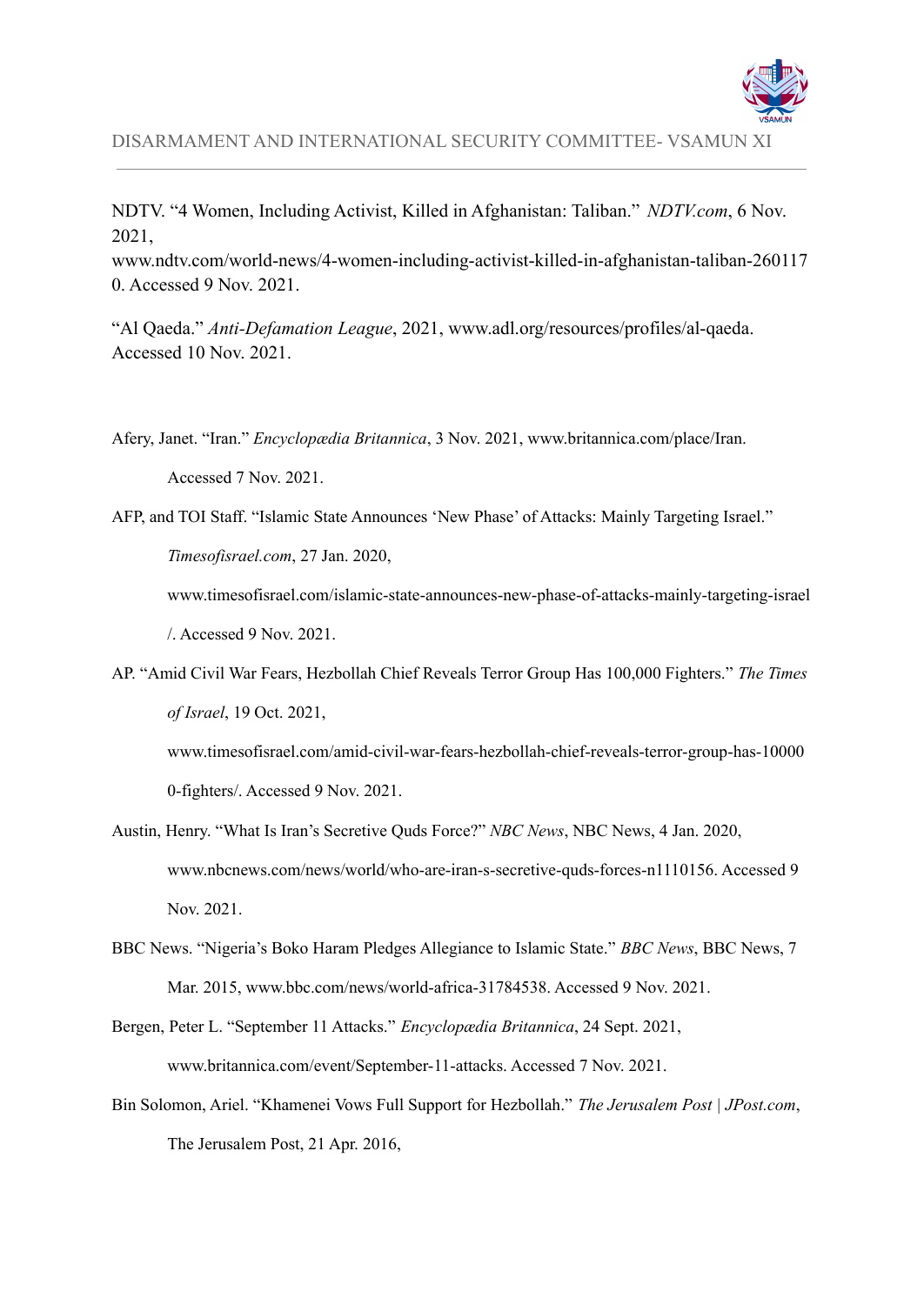

www.jpost.com/Arab-Israeli-Conflict/Khamenei-vows-full-support-for-Hezbollah-451904. Accessed 9 Nov. 2021.

- Blanford, Nicholas, and Bilal Y. Saab. "Hezbollah on Offense." *The National Interest*, 8 Mar. 2011, web.archive.org/web/20130516200048/nationalinterest.org/commentary/hezbollah-offense-49 82. Accessed 9 Nov. 2021.
- Bureau of Counterterrorism. "Programs and Initiatives." *United States Department of State*, 30 Mar. 2021, www.state.gov/bureau-of-counterterrorism-programs-and-initiatives/. Accessed 12 Nov. 2021.
- "Caliph." *Merriam-Webster*, www.merriam-webster.com/dictionary/caliph#other-words. Accessed 9 Nov. 2021.
- Casagrande, Genevieve. "The Road to Ar-Raqqah: Background on the Syrian Democratic Forces." 22 Nov. 2016.
- CIA. "References Terrorist Organizations." *The World Factbook*, www.cia.gov/the-world-factbook/references/terrorist-organizations/. Accessed 9 Nov. 2021.
- Clapham, Andrew. "26. Non-State Actors." *International Human Rights Law*, 1 Nov. 2013, pp. 531–549, 10.1093/he/9780199654574.003.0029.
- Counter Extremism Project. "Hezbollah." *Counter Extremism Project*, www.counterextremism.com/threat/hezbollah. Accessed 9 Nov. 2021.
- ---. "Hezbollah's Influence in Lebanon." *Counter Extremism Project*, www.counterextremism.com/hezbollah-in-lebanon. Accessed 9 Nov. 2021.
- ---. "ISIS." *Counter Extremism Project*, www.counterextremism.com/threat/isis. Accessed 9 Nov. 2021.
- ---. "Kurdistan Workers' Party (PKK)." *Counter Extremism Project*, www.counterextremism.com/threat/kurdistan-workers-party-pkk. Accessed 10 Nov. 2021.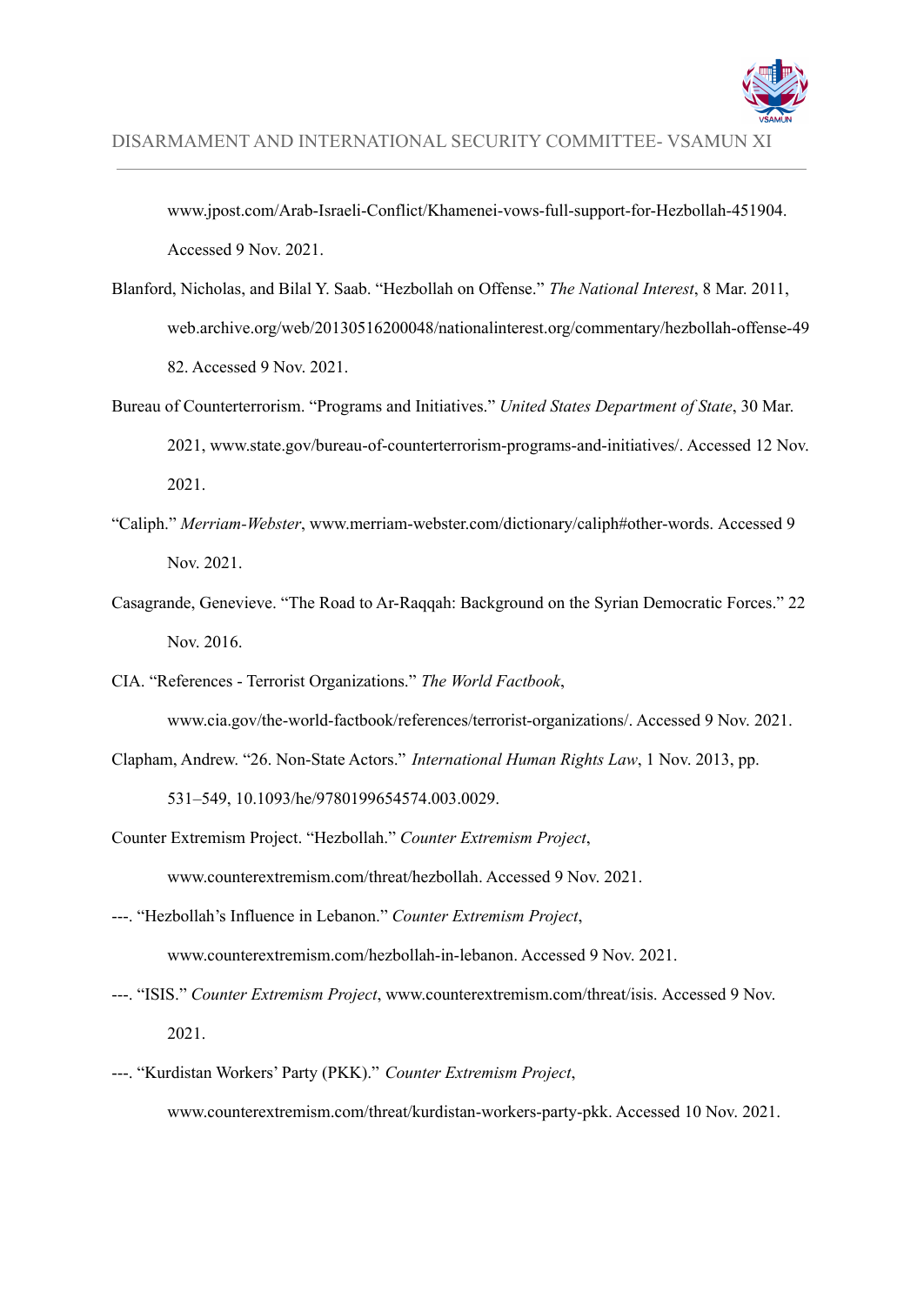

Crooke, Alastair. "You Can't Understand ISIS If You Don't Know the History of Wahhabism in Saudi Arabia." *HuffPost*, HuffPost, 30 Mar. 2017,

www.huffpost.com/entry/isis-wahhabism-saudi-arabia\_b\_5717157. Accessed 9 Nov. 2021.

- Dettmer, Jamie. "Hezbollah Upsets the Balance in Lebanon." *VOA*, Hezbollah Upsets The Balance in Lebanon, 14 June 2013, www.voanews.com/a/lebanon-syria-hezbollah/1682124.html. Accessed 9 Nov. 2021.
- Eafizadeh, Majid. "In First, Hezbollah Confirms All Financial Support Comes from Iran." *Al Arabiya English*, Al Arabiya English, 20 May 2016, english.alarabiya.net/features/2016/06/25/In-first-Hezbollah-s-Nasrallah-confirms-all-financia

l-support-comes-from-Iran. Accessed 10 Nov. 2021.

Galestan, Mansoureh. "Iran's Regime Spends \$600 Million to Expand Its Influence in Iraq, While Children Commit Suicide out of Poverty - NCRI." *National Council of Resistance of Iran Foreign Af airs Committee*, 4 Dec. 2020,

www.ncr-iran.org/en/news/economy/irans-regime-spends-600-million-to-expand-its-influence -in-iraq-while-children-commit-suicide-out-of-poverty/. Accessed 12 Nov. 2021.

Haddad, Natalie. "Another Draft Cabinet Line-up Just Emerged, Here Are the Names." *961*, 2 Sept. 2021, www.the961.com/another-draft-cabinet-line-up-just-emerged-here-are-the-names/. Accessed 9 Nov. 2021.

Human Rights Watch. "Why They Died: Civilian Casualties in Lebanon during the 2006 War." *Human Rights Watch*, 5 Sept. 2007, www.hrw.org/report/2007/09/05/why-they-died/civilian-casualties-lebanon-during-2006-war. Accessed 9 Nov. 2021.

IPAnews. "Acquittal of Nine Ceylanpinar Murder Suspects Upheld." *IPA NEWS*, 16 Apr. 2019, ipa.news/2019/04/16/acquittal-of-nine-ceylanpinar-murder-suspects-upheld/. Accessed 11 Nov. 2021.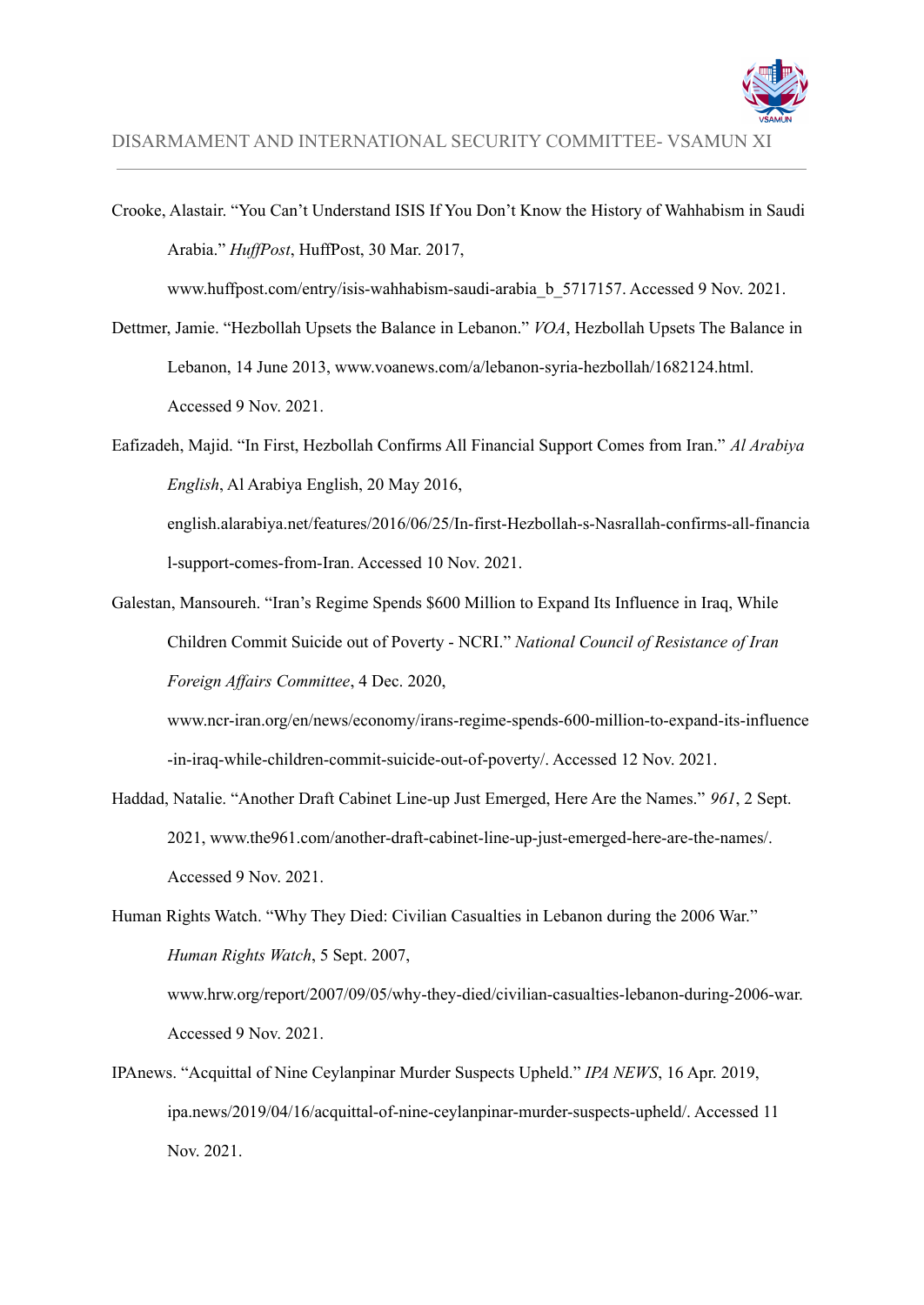

- Joscelyn, Thomas. "Twenty Years after 9/11, Taliban and Al-Qaeda Remain Inseparable." *FDD*, 10 Sept. 2021, www.fdd.org/in\_the\_news/2021/09/10/twenty-years-after-911-taliban-and-al-qaeda-remain-in separable/. Accessed 9 Nov. 2021.
- Karam, Joyce. "Iran Pays Hezbollah \$700 Million a Year, US Official Says." *The National*, The National, 5 June 2018,

www.thenationalnews.com/world/the-americas/iran-pays-hezbollah-700-million-a-year-saysus-official-1.737347. Accessed 9 Nov. 2021.

- Kingston, Paul. "Lebanese Civil War." *Encyclopædia Britannica*, 2021, www.britannica.com/event/Lebanese-Civil-War. Accessed 7 Nov. 2021.
- Krajeski, Jenna. "Peace Comes to Turkey." *The New Yorker*, The New Yorker, 24 Mar. 2013, www.newyorker.com/news/news-desk/peace-comes-to-turkey. Accessed 11 Nov. 2021.
- Labott, Elise, and Tai Kopan. "John Kerry: ISIS Responsible for Genocide." *CNN*, 17 Mar. 2016, edition.cnn.com/2016/03/17/politics/us-iraq-syria-genocide/index.html. Accessed 9 Nov. 2021.
- Larson, Nina. "UN Probe: ISIS Committing 'Crimes against Humanity' in Syria." *The Daily Star Newspaper - Lebanon*, 14 Nov. 2014, www.dailystar.com.lb/News/Middle-East/2014/Nov-14/277641-un-probe-isis-committing-cri mes-against-humanity-in-syria.ashx. Accessed 9 Nov. 2021.
- "Lebanon: Extremism and Terrorism." *Counter Extremism Project*, 2021, www.counterextremism.com/countries/lebanon. Accessed 7 Nov. 2021.
- Leezenberg, Michiel. "The Ambiguities of Democratic Autonomy: The Kurdish Movement in Turkey and Rojava." *Southeast European and Black Sea Studies*, vol. 16, no. 4, Oct. 2016, pp. 671–690, www.tandfonline.com/doi/full/10.1080/14683857.2016.1246529, 10.1080/14683857.2016.1246529. Accessed 10 Nov. 2021.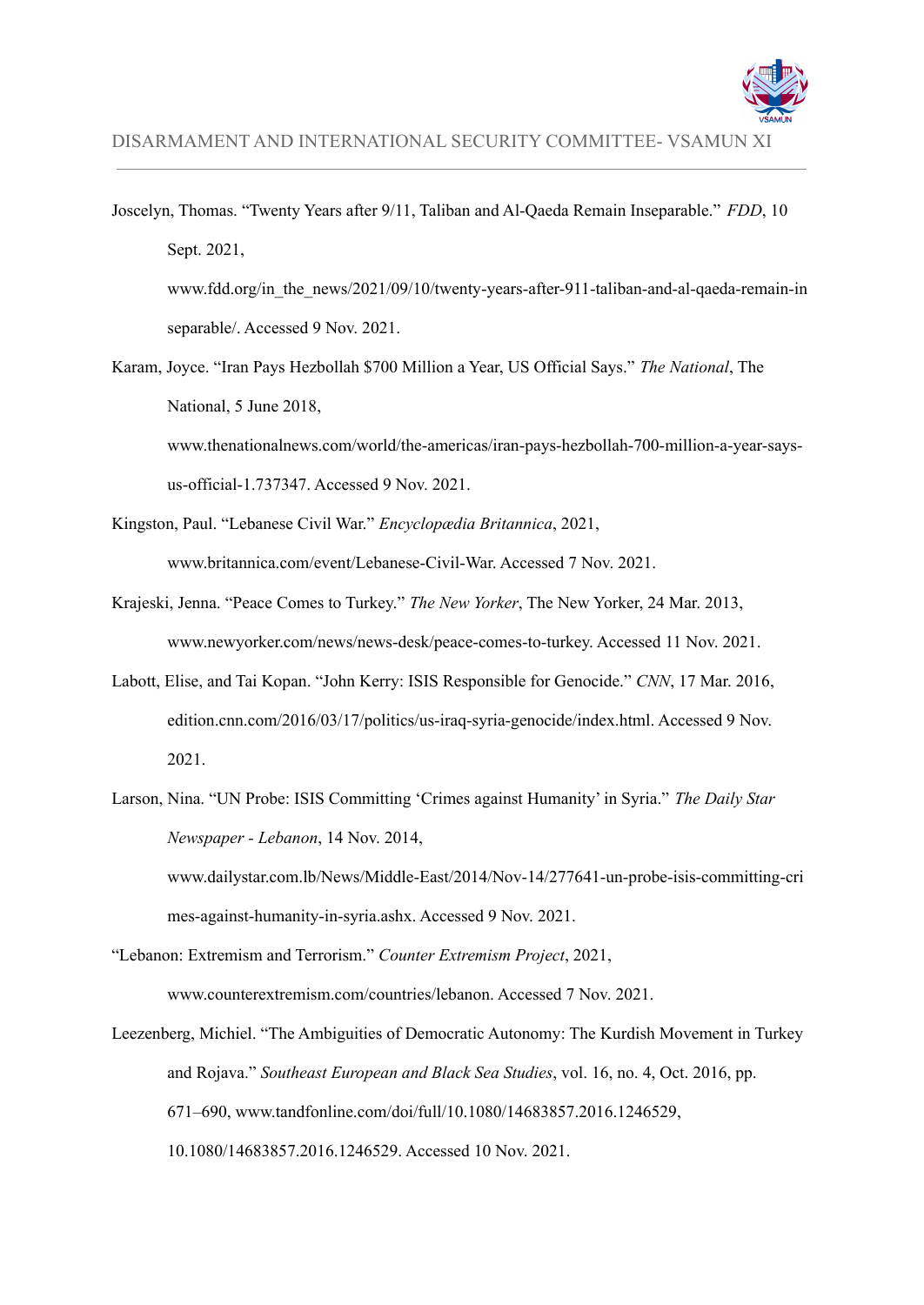

Levitt, Mathew. "Hezbollah as a Criminal Organisation." *The Washington Institute*, 2 Oct. 2013, www.washingtoninstitute.org/policy-analysis/hezbollah-criminal-organisation. Accessed 10 Nov. 2021.

Malakoutikhah, Zeynab. "Iran: Sponsoring or Combating Terrorism?" *Studies in Conflict & Terrorism*, vol. 43, no. 10, 10 Sept. 2018, pp. 1–27, www.tandfonline.com/doi/full/10.1080/1057610X.2018.1506560, 10.1080/1057610x.2018.1506560.

- McHugh, Richard. "Abdullah Öcalan." *Encyclopædia Britannica*, 31 Mar. 2021, www.britannica.com/biography/Abdullah-Ocalan. Accessed 7 Nov. 2021.
- Mullen, Jethro. "ISIS' High-Profile Hostages." *CNN*, 11 Feb. 2015, edition.cnn.com/2015/02/11/world/isis-hostages/. Accessed 9 Nov. 2021.
- Office of the Spokesperson. "The Global Coalition to Defeat ISIS." *United States Department of State*, 6 July 2021, www.state.gov/the-global-coalition-to-defeat-isis/. Accessed 12 Nov. 2021.
- Pew Research Center. "Concerns about Islamic Extremism on the Rise in Middle East." *Pew Research Center's Global Attitudes Project*, Pew Research Center's Global Attitudes Project, 1 July 2014,

www.pewresearch.org/global/2014/07/01/concerns-about-islamic-extremism-on-the-rise-in-m iddle-east/. Accessed 9 Nov. 2021.

- Reuters Staff. "Saudi, Bahrain Add Iran's IRGC to Terror Lists -SPA." *Reuters*, 23 Oct. 2018, www.reuters.com/article/saudi-bahrain-security-iran-idUSB2N1VO028. Accessed 9 Nov. 2021.
- Shaikh, Shaan, and Ian Williams. "Hezbollah's Missiles and Rockets." *Center for Strategic & International Studeies*, 5 July 2018, www.csis.org/analysis/hezbollahs-missiles-and-rockets. Accessed 9 Nov. 2021.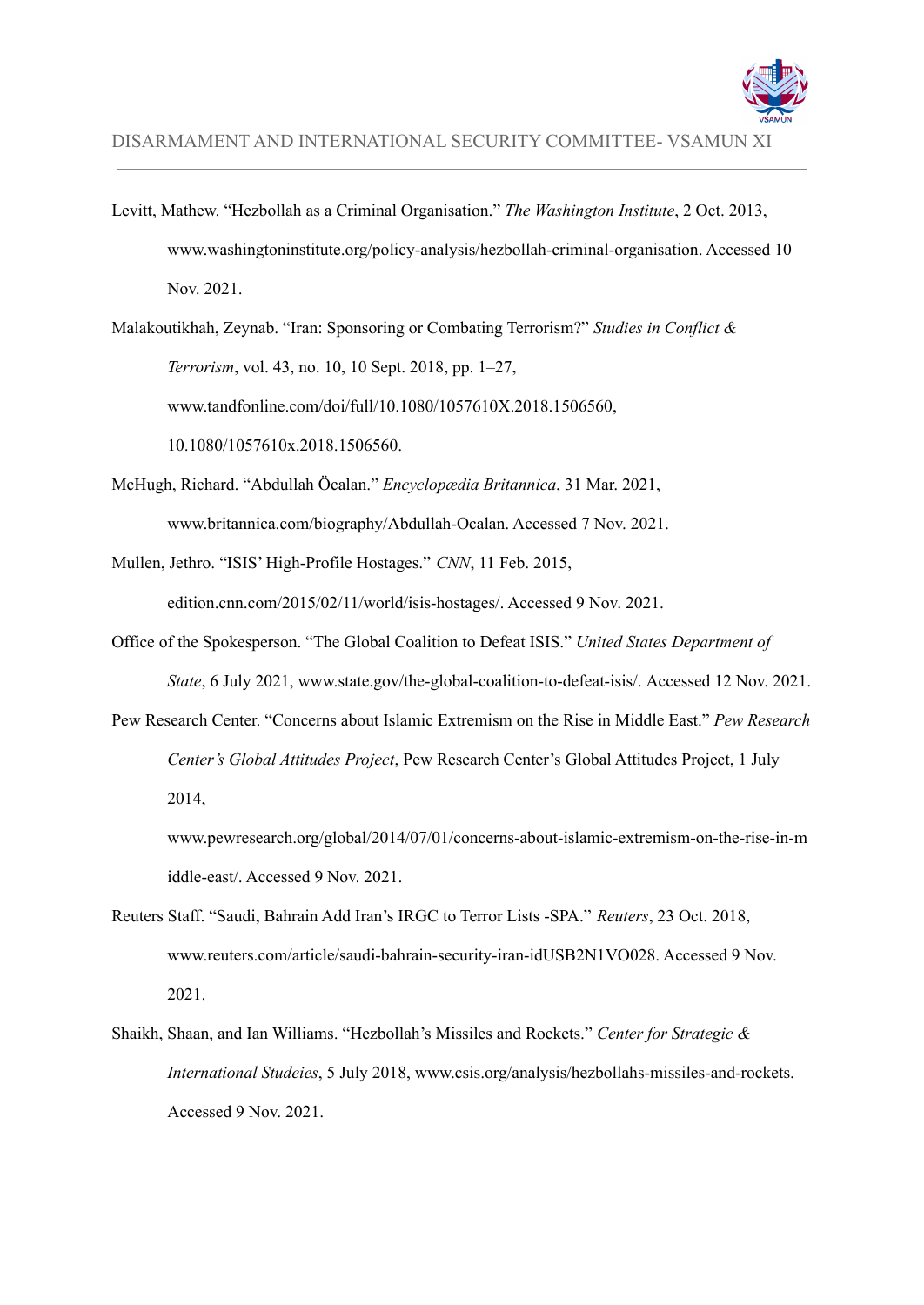

Taddonio, Patrice. "Why a U.S.-Taliban Peace Deal Could Strengthen ISIS in Afghanistan." *FRONTLINE*, Frontline PBS, 26 Feb. 2020, www.pbs.org/wgbh/frontline/article/why-a-u-s-taliban-peace-deal-could-strengthen-isis-in-afg hanistan/. Accessed 6 Nov. 2021. "Taif Accords." *UN Peacemaker*, peacemaker.un.org/lebanon-taifaccords89. Accessed 9 Nov. 2021. teleSUR. "Hezbollah Warns against Attacking Christians in the Middle East." *Telesurenglish.net*, teleSUR, 11 Apr. 2017, www.telesurenglish.net/news/Hezbollah-Warns-Against-Attacking-Christians-in-the-Middle-East-20170411-0024.html. Accessed 9 Nov. 2021.

The Economist. "Deadly Experience." *The Economist*, The Economist, 20 Aug. 2015, www.economist.com/middle-east-and-africa/2015/08/20/deadly-experience. Accessed 9 Nov. 2021.

- The Editors of Encyclopaedia Britannica. "Hezbollah." *Encyclopædia Britannica*, 20 Aug. 2020, www.britannica.com/topic/Hezbollah. Accessed 9 Nov. 2021.
- ---. "Islamic Revolutionary Guard Corps (IRGC)." *Encyclopædia Britannica*, 13 Jan. 2021, www.britannica.com/topic/Islamic-Revolutionary-Guard-Corps. Accessed 9 Nov. 2021.
- ---. "Islamic State in Iraq and the Levant." *Encyclopædia Britannica*, 28 Oct. 2021, www.britannica.com/topic/Islamic-State-in-Iraq-and-the-Levant#ref323713. Accessed 9 Nov. 2021.
- ---. "Kurdistan Workers' Party (PKK)." *Encyclopædia Britannica*, 2021, www.britannica.com/topic/Kurdistan-Workers-Party. Accessed 7 Nov. 2021.
- ---. "Palestine Liberation Organization." *Encyclopædia Britannica*, 15 July 2020, www.britannica.com/topic/Palestine-Liberation-Organization/additional-info#history. Accessed 7 Nov. 2021.